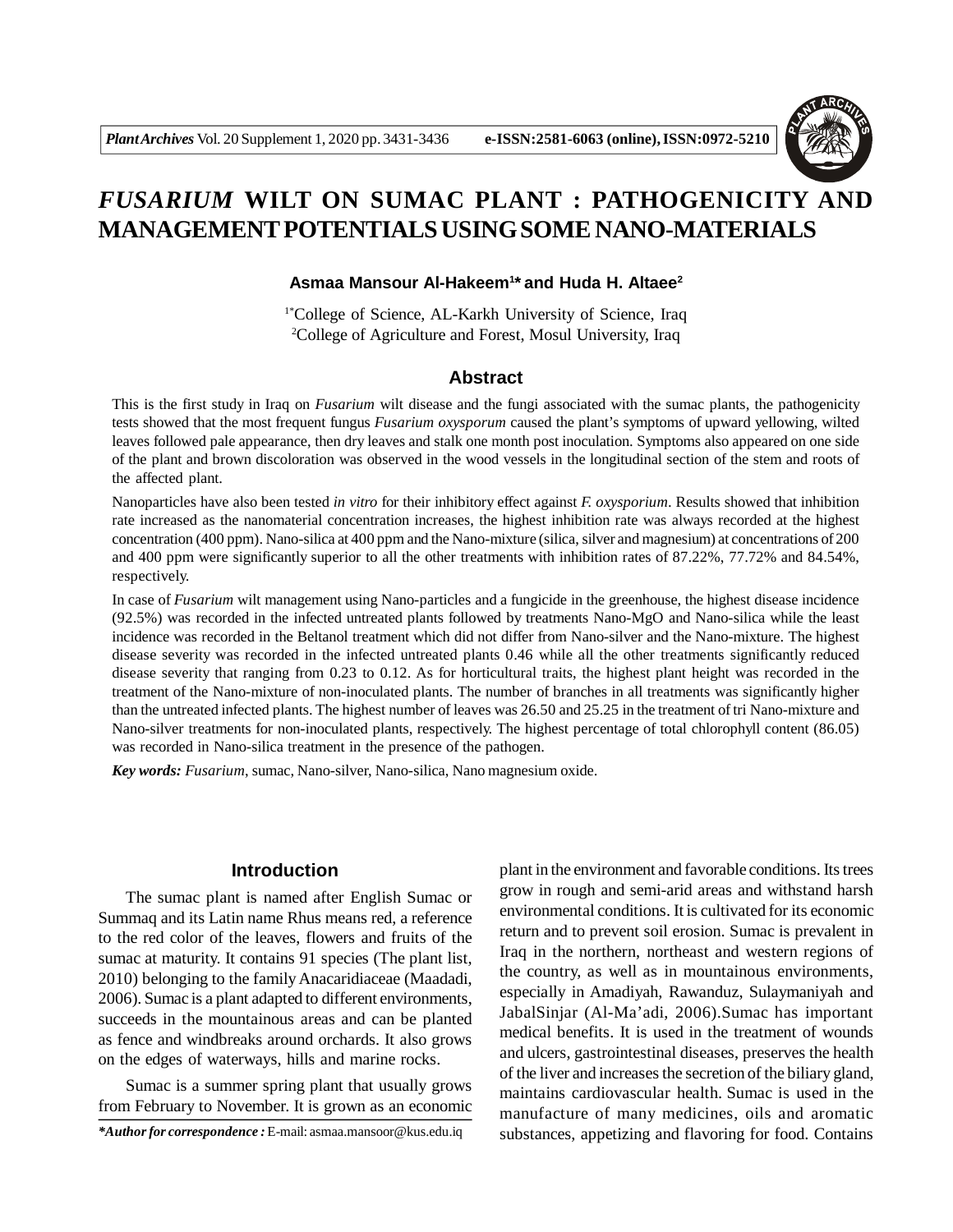vitamin C which is a powerful antioxidant that eliminates the free radicals of cells. Helps lose body weight. Sumac is involved in preparing salads and many cooked or preserved foods (Al-Seyouf and Al-Rashida, 2007, Ibrahim *et al*., 2014; Abu-Reidah *et al*., 2014).

Like other plants, sumac is infected with many fungal, bacterial, nematode and viral diseases. Fusarium wilt is one of the most common and common fungal diseases that affect plants in general, especially in climate-friendly countries. Fusarium wilt in Iraq is generally found on many plants and in Nineveh province in particular. The disease is caused by the Fusarium fungus which is able to keep in the soil for a long time. The fungus affects seedlings in the nursery and leads to its death, as it affects large plants causing a clear shortage of the crop.

One of the safest and harmless methods on humans and the environment as an alternative to the harmful chemical control is biological control using organisms that have been successful against soil borne plant pathogens (Bahattacharyya and Jha, 2012). But generally, biological control is relatively time required to be effective. Nanotechnology has recently emerged, with agriculture being second most used in the list nanotechnology implementation, which can play an important role in global food production and food safety (Jabouri, 2006).

The nanoparticles of some substances were used to control plant diseases. The most widely used nanoparticles were carbon, silver and silica. Silver nanoparticles were used to control powdery mildew on roses caused by *Sphaerotheca pannosa* var. *rosa* is widespread in greenhouses, which reduced the disease by 95% after two days of spraying (Mehta and Award, 2011). It was noted that the use of silver nanoparticles inhibited the growth of cystic fungi such as *Rhizoctonia solani* and *Sclerotinia sclerotium* and also prevented the germination of the stone bodies of these fungi. Kasprowicz *et al*., 2010, explained that silver nanoparticles inhibit the growth of stone bodies formed by certain fungi as well as inhibiting *Fusarium* spp. Aguilar Mendez *et al*., 2011, also noted that silver nanoparticles inhibited the growth of the mycelium of *Colletotricum gloeosporiodes*, which causes anthracnose disease in fruits. Yet, no any study or a report on the diseases that affect sumac plants in Iraq, especially fungal diseases, including Fusarium wilt disease on the sumac. Therefore, this study aimed to identify the fungi associated with the sumac plant with a focus on pathogenicity of the most frequent fungi and to *in vitro* evaluate effect of some Nano-materials at different concentration and combinations on these fungi compared fungicide Beltanol.

# **Materials and Methods**

### **Isolation and diagnosis**

Samples were taken from the stem and branches of the infected sumac plants (previously brought from the infected fields) and washed under running water for two hours to remove the suspended dust. They were then cut by a sterile scalpel into 0.5 cm long pieces and superficially sterilized with 1% sodium hypochlorite solution (NaOCl) for two minutes, dried between two filter papers and then cultured in Petri dishes containing Potato Dextrose Agar (PDA) at 5 pieces per dish. The dishes were incubated at  $25 \pm 2$ °C for five days and the fungal growth was purified for identification and used in subsequent experiments. The frequency of each isolated fungus was calculated (REF).

#### **Inoculum preparation**

*Fusarium oxysporum* inoculum was prepared using eight-day-old pure colony to inoculate local millet seeds *Panicum miliaceum* L. at rate of 5 tablets of 5 mm diameter to each 250 g seeds (Dewan, 1989).

#### **Pathogenicity tests**

The pathogenicity test of the most frequent fungi was performed on sumac seedlings obtained from Aqra nursery already planted in 3 Kg plastic bags containing 1% formalin sterile soil (Mustaffe and Chattopadhyay, 1981). Millet seeds contaminated with pure fungi were used at rate of 10g seeds added to the soil of each sumac seedling. Five seedlings were used for each test and five non-inoculated seedlings served as control. Plants were daily observed to record infection symptoms where the causal fungi were isolated from infected plants was assured to confirm Koch's pathogenesis.

## **Effect of Nano-materials on** *in vitro* **fungal growth of** *F.oxysporium*

The effect of three Nano-materials (magnesium oxide, silver and silica) individually or combined together (mixture of the three Nano-materials) at two concentrations (200 and 400 ppm) was tested on fungal radial growth of *F. oxysporium* in Petri dishes containing PDA nutrient medium. The PDA was mixed with Nano-materials at each concentration and the mixture was autoclaved. Chlorophenicol was added to the sterilized medium, mixed well then the medium was distributed by 20 ml in Petri dishes. The center of each dish was inoculated with a 0.5 cm diameter disc grown from pure pathogenic fungus on the PDA medium and incubated at  $25 \pm 2$ °C. The experiment was Completely Randomized Design CRD with three replicates, three dishes per treatment and per concentration, inoculated untreated (free of any Nano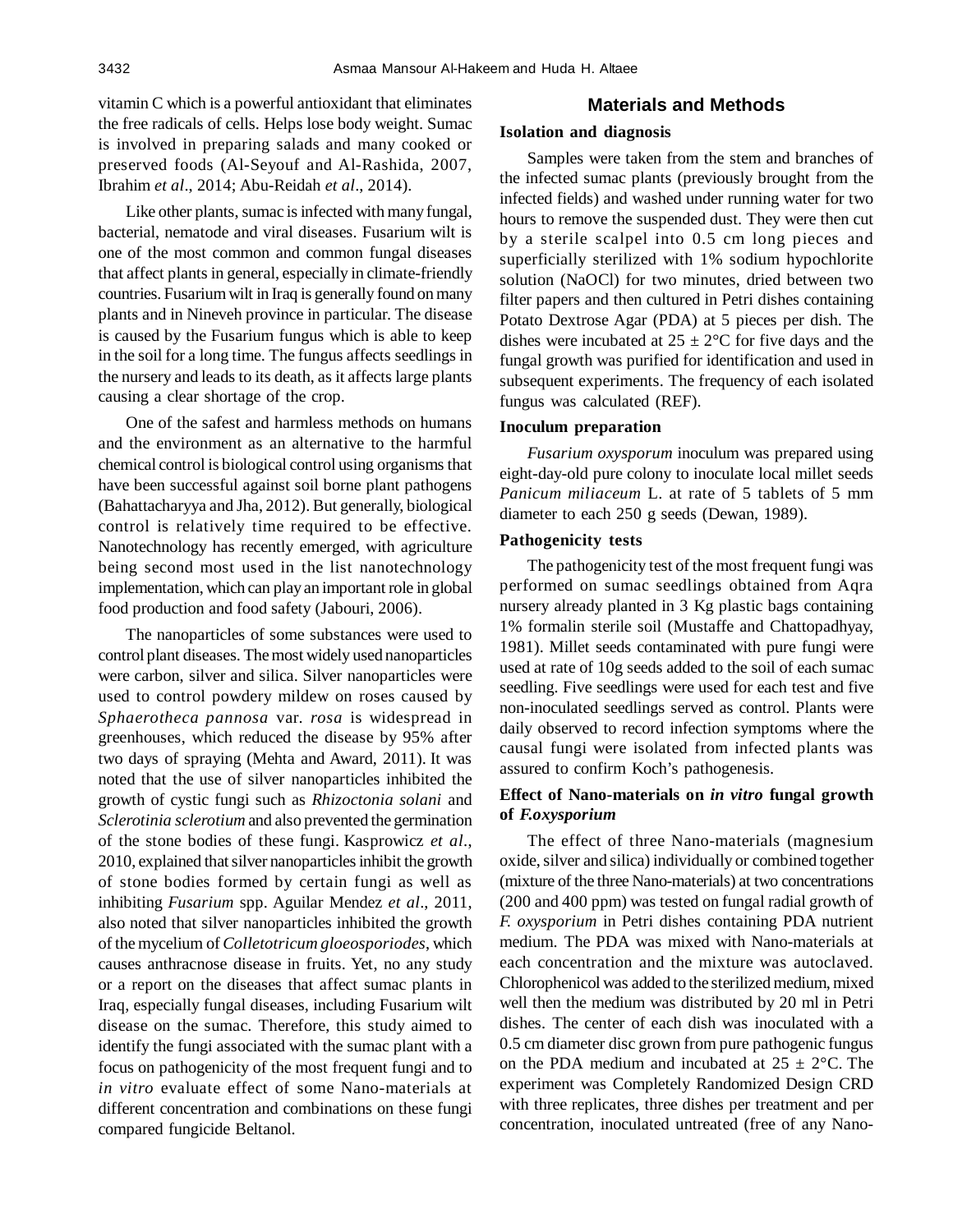material) served as control. (Note: in the initial experiment, lower concentration were used 50 ppm, 100 ppm and 150 ppm of all nanomaterial test).

Five day post inoculation, data were recorded and diameter of each developing colony in each dish was calculated. The inhibition rate of fungal growth of different treatments over the control treatment was calculated according to the Abbot (1925) equation following Shaban and Al-Malah (1993) using the following formula:

$$
\% inhibition = \frac{Control\ colony\ diameter - treatment\ diameter}{Control\ colony\ diameter} \times 100
$$

# **Nano-materials and Chemical Control of** *Fusarium* **Wilt Disease in Plastic House**

Nano-materials of magnesium oxide, silver and silica in comparison with fungicide Beltanol were evaluated for their effectiveness to control *Fusarium* wilt disease on the sumac under plastic house conditions. Sumac seeds were planted in 3 Kg plastic bags containing sterile soil incorporated with 10 g *F. oxysporium* infected millet seeds. The experiment was CRD with 12 treatments and five replicates (plants). The treatments included three Nano-materials and Nano-mixture at concentration of 400 ppm with or without pathogen, negative untreated noninoculated control, positive inoculated untreated control in addition to treatment of fungicide Beltanol (2 ml/liter) added to plants at rate of 20ml per panting bag of inoculated and non-inoculated.

Data were recorded two months post planting and disease incidence was estimated based on the symptoms shown on the vegetative plant parts. The symptoms included appearing of yellowing and dryness on leaves, leaf death and death of branches. A five-degree index (0-4) estimated by the naked eye was used to assess infection severity where  $0=$  healthy plant,  $1 = 1-50\%$  shoot wilt,  $2 = 51 - 100\%$  shoot wilt,  $3 =$  totally wilted shoot with green stem and  $4 =$  dead plant.

Data of all the experiments were analyzed and subjected for analysis of variance ANOVA using Gen Stat 2 nd Edition computing program. Means were compared according Duncan's multiple range tests at *P*<0.05.

# **Results and Discussion**

## **Isolation and identification**

 The results of laboratory isolation showed the presence of several fungal pathogens on different plant parts roots, crown area, stems and branches. *Fusarium*



**Fig. 1:** Disease symptoms caused by *F. oxysporum* f. sp *Rhus* on sumac plants.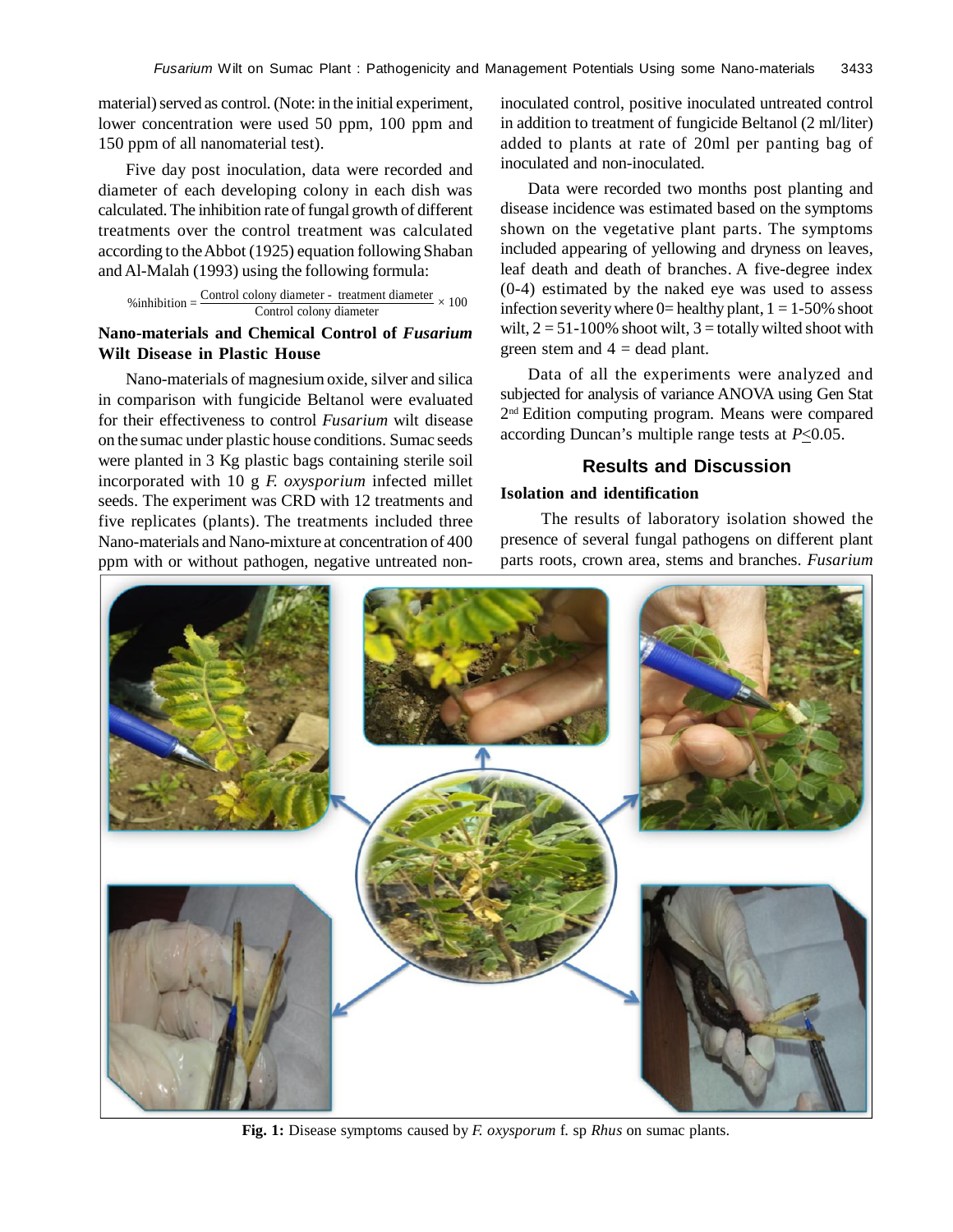| <b>Treatment</b> |           | $\frac{0}{0}$ | <b>Colony</b>      |  |
|------------------|-----------|---------------|--------------------|--|
|                  |           | inhibition    | diameter (cm)      |  |
| Control          |           | 0.00e         | 8.50a              |  |
| Nano-            | $200$ ppm | 65.14 cd      | 2.67 <sub>bc</sub> |  |
| silver           | $400$ ppm | 67.22 cd      | 267bc              |  |
| Nano-Magnesium   | 200 ppm   | 59.58 d       | 3.17 <sub>b</sub>  |  |
| Oxide            | $400$ ppm | 65.00 cd      | 2.67 <sub>bc</sub> |  |
| Nano-            | $200$ ppm | 78.03 bc      | 2.00 <sub>cd</sub> |  |
| Silica           | $400$ ppm | 87.22 a       | 1.00 <sub>e</sub>  |  |
| Nano-            | $200$ ppm | 77.72 ab      | 1.67 de            |  |
| mixture          | $400$ ppm | 84.54 a       | 1.17c              |  |

Table 1: Effect of Nano-materials on *in vitro* fungal growth of *F. oxysporium.*

*oxysporum* had the highest recurrence rate and *F. oxysporum* was confirmed based on the morphological characteristics of the pure single fungal colony cultured on PDA. The colony showed white cotton appearance with slight pink color changing to dark red in more aged colonies. The colony was 8.5 cm in diameter after eight days of incubation at  $25 \pm 2$ °C. Microscopic examination showed the appearance of the three spore types produced by the fungus which were identical to the morphological descriptions of *Fusarium oxysporum* f. sp. *Rhus* according to Nelson *et al*., (1983) and Leslie and Summerell, (2006).

#### **Pathogenicity test**

The pathogenicity of *F. oxysporum* f. sp *Rhus* isolated from sumac plants was tested. Pathogenic symptoms appeared in the greenhouse at the beginning of April, 40 days after infection. The severity of the disease increased in May with the emergence of infection on all inoculated sumac plants. Symptoms included upward yellowing and wilted leaves followed pale appearance, then dry leaves and stalk one month post inoculation. Symptoms also appeared on one side of the plant and brown discoloration was observed in the wood vessels in the longitudinal section of the stem and roots of the infected plant parts (Fig. 1). This confirms the ability of the fungus to cause infection, which was isolated from the affected area. After the fungus enters the wooden vessels of the delicate plant, it begins to secrete pectin-decomposing enzymes (*e.g*., pectin enzymes, methylastases and polygalacturonase), which break down the insoluble pectin compounds into pectic acids that spread through the wall of the xylem vessels, forming colloidal lumps that block these vessels. Generally, the brown coloration of the vessels is resulting from the release of phenolic substances, which are rapidly decomposed by phenoloxidase enzyme activity into brown plant melanin absorbed by the vessels walls, causing the distinguished brown color of the disease. The accumulation of ethylene in the obstruction area is one of the causes of leaf yellowing as early disease symptom. The production of fusaric acid or the toxin lycomarasmin by the fungus is likely to lead to permanent wilting (aerosols and mustapha, 2011).

# **Effect of Nano-materials on** *in vitro* **fungal growth of** *F.oxysporium*

The results of table 1, indicate that increasing Nanomaterial concentration resulted in increasing the inhibition of fungal growth in all treatments under study. Concentration of 400 ppm resulted in a noticeable increase in the inhibition ratios. The results (Table 2) also showed that the Nano-silica at 400 concentration and the mixture at 200 and 400 ppm significantly exceeded the other treatments causing inhibition rates of 87.22%, 77.72%

**Table 2:** Effect of different treatments on *Fusarium* wilt disease and some growth indicators of sumac plants under greenhouse conditions**.**

| <b>Treatments</b>                | <b>Percent</b>     | <b>Infection</b>  | <b>Plant</b>        | No. of            | No. of              | <b>Total</b> |
|----------------------------------|--------------------|-------------------|---------------------|-------------------|---------------------|--------------|
|                                  | infection          | severity          | height              | branches/plant    | leaf/plant          | chlorophyll  |
| Non-inoculated control           | 0.00e              | 0.00d             | 51.10 ab            | 3.25a             | 18.00 bc            | 48.38a       |
| Inoculated untreated             | 92.50a             | 0.46a             | 37.38 de            | 2.50 <sub>b</sub> | 10.50d              | 25.75d       |
| Infected +Nano MgO               | 58.75b             | 0.12c             | 46.75 bc            | 3.50a             | 18.75 ba            | 42.46 abc    |
| Infected +Nano Si                | 56.25 <sub>b</sub> | 0.23 <sub>b</sub> | 50.25 <sub>b</sub>  | 3.25a             | 19.25 <sub>bc</sub> | 45.00ab      |
| Infected $+$ Nano Ag             | 38.50c             | 0.13c             | 39.75 de            | 3.50a             | 20.50 <sub>bc</sub> | 37.75d       |
| Infected +Nano mix $(MgO/Si/Ag)$ | 38.25 c            | $0.06$ cd         | $51.00$ ab          | 3.53a             | 20.00 <sub>bc</sub> | 49.38a       |
| Nano MgO only                    | 0.00d              | 0.00              | 52.00 ab            | 3.51a             | $23.75$ ab          | 48.4 a       |
| Nano Si only                     | 0.00d              | 0.00              | 54.00 a             | 3.25a             | 18.75 bc            | 47.8a        |
| Nano Ag only                     | 0.00d              | 0.00              | $52.00$ ab          | 3.22a             | 25.25a              | 47.50a       |
| $Mix(MgO/Si/Ag)$ only            | 0.00d              | $0.00\,$          | 56.75 a             | 3.55a             | 26.50a              | 49.30a       |
| Infected+Beltanol                | 38.10c             | 0.13c             | 45.00 <sub>bc</sub> | 3.25a             | 17.00 <sub>bc</sub> | $40.63$ bc   |
| Beltanol only                    | 0.00e              | 0.00d             | 50.00ab             | 3.25a             | 18.00 <sub>bc</sub> | 47.85a       |

Values are means of five replicates. Means that have same letter (s) within a column are not significantly different  $(P \le 0.05)$  according Duncan's multiple range test.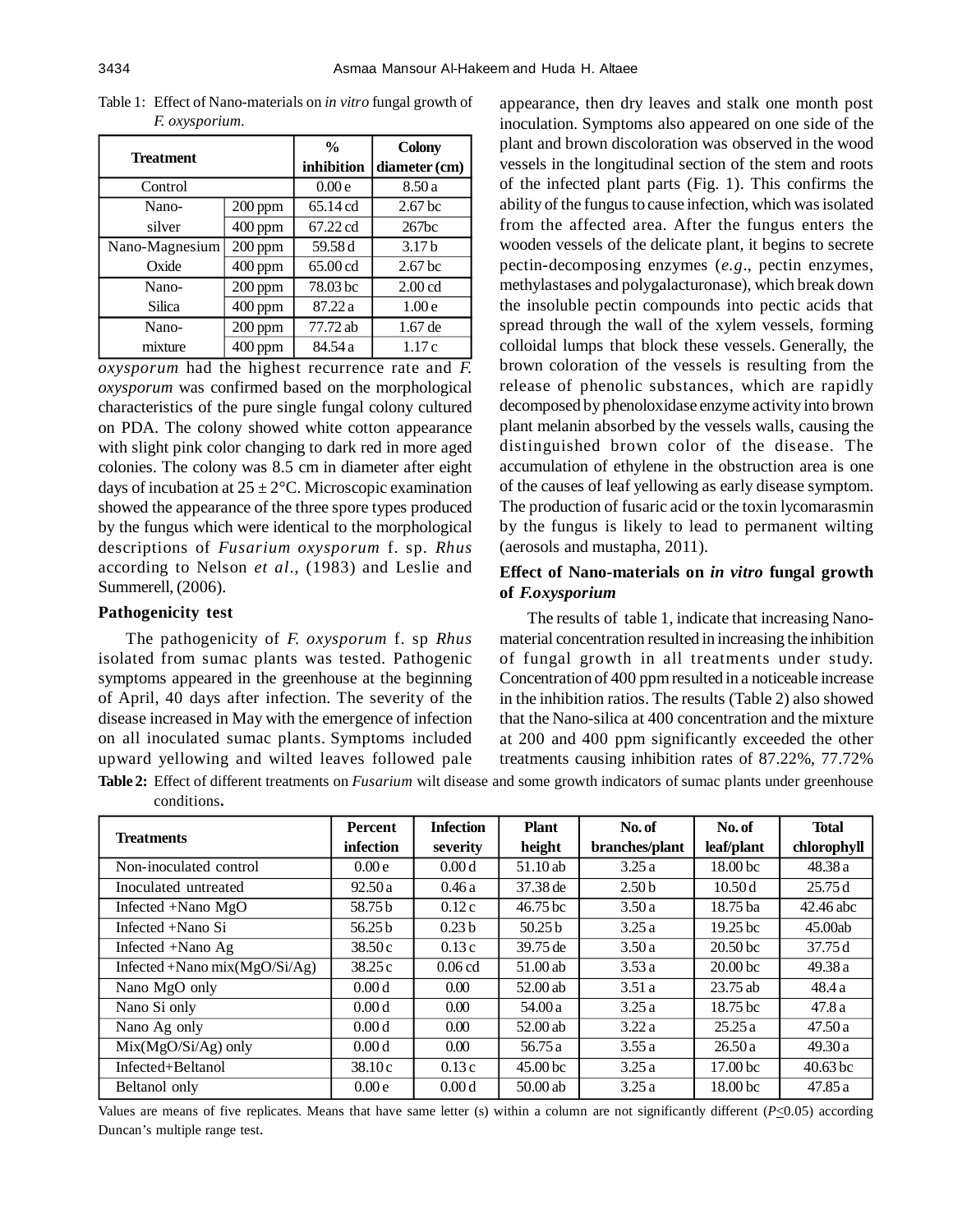and 84.54%, respectively, followed by inhibition of 78.03% from Nano-silicates at 200 ppm which did not differ from the Nano-mixture treatment with the same concentration. The other treatments did not differ among each other regardless the concentration resulting in inhibition rates ranging from 59.58% to 67.22% compared to the control treatment. The reason for this inhibition is mostly due to the mechanism of action of Nano-materials. Silica and magnesium oxide nanoparticles disrupt the vital functions of the fungus as well as inhibit the growth of fungus conidia and conidiophore.

It also believed that Nano-particles reduce the acidity of the medium by dissolving water molecules and increasing the concentration of free hydrogen ion and thus reduce the acidity of the medium to become unsuitable for fungal growth (Ram and Prasad, 2014). Silver nanoparticles interrupt plant transporting systems, including ion fluxes. This dysfunction can cause rapid accumulation of silver ions, disrupting cellular processes such as metabolism and respiration. Silver ions are also known to produce reactive oxygen species when these ions interact with oxygen. Reactive oxygen species are harmful to cells, causing damage to proteins, lipids and nucleic acids. It also affects the proteins and enzymes necessary in ATP production (REF).

## **Nano-materials and chemical fungicide to Control** *Fusarium* **Wilt Disease in Plastic House**

 As shown in table 2, the highest incidence was recorded in untreated plants contaminated with the pathogenic fungus at 92.5%, followed by treatment of Nano-magnesium oxide and Nano-silica which reduced the incidence to 58.75% and 56.25%, respectively, with significant difference from the lowest disease incidence resulted from Nano-silver and Nano-mixture and the fungicide Beltanol which was reduced to 38.5%, 38.25% and 38.1%, respectively. The highest disease severity was 0.46 in the control treatment of the untreated infected plants with significant difference from the other treatments followed by the treatment of Nano-silica (0.23) which differed significantly from the lowest severity of the infection recorded in Nano-silver (0.13), Nano-magnesium oxide (0.12) and Beltanol (0.13) which did not differ among each other. As for horticultural traits, the treatment of nanoparticle mixture without pathogen resulted in the highest plant height (56.75 cm) followed by nanoparticle silica in non-inoculated plants (54 cm) and treatment of magnesium oxide and nanoparticles mixture treatment in the presence and absence of pathogen with plant height values of 52, 52, 51, 51 and 50 cm which did not differ among each other, respectively. The number of branches was significantly reduced to 2.50 in the treatment of

untreated infected control plants, while the highest number of leaves was in the treatment of Nano-mixture and Nanosilver of the uninfected plants, 26.50 and 25.25, respectively. It is clear from the same table 2, that the highest chlorophyll content was recorded in uninfected plants, which did not differ from the case of uninfected plants treated with chemical fungicide or Nano-mixture.

Nano-materials treatments improved plant growth traits in general. Beside the formerly mentioned reasons, this can be attributed to the role of these substances in increasing plant content of sugars and total soluble solids as well as increasing the total phenol content and polyphenol oxidase activity related to plant defenses (El-Argawy *et al*., 2017). All these activities were reflected in general plant health due to antagonistic and antibiotic effects against the pathogenic fungus, thus led to an improvement in vegetative growth traits.

#### **Reference**

- Al-Jubouri, Afra Abdul Wahab (2016). Evaluation the Efficiency of Magnesium Oxide, Fish Oil and Felix in Inducing Systemic Resistance toYellow Mold Disease Caused by *Aspergillus flavus*. Master Thesis. College of Agriculture, University of Baghdad, Iraq.
- Jihad Mohammed Al-Haba and Mahmoud Shaker Mustafa (2010). Plant diseases. The Ministry of Education. The Arab Republic of Egypt.
- Al-Seoof, MahaKassem and Al-Rashida, Nasab (2007). Sumac Cultivation. National Center for Agricultural Research and Technology Transfer. Project of Medicinal Plants Protection
- Al-Ma'adidi, Amer Mohsen Mahmoud (2006). A Taxonomic Study of *Rhus* L. (*Anacardiaceae*) in Iraq. *Al-Rafidain Journal of Science.,* **17 (10):** 100-114.
- Abu-Reidah, I.M, M.S. Ali-Shtayeh, R.M. Jamous, Arraez-Roman and A. Segura-Carretero (2015). HPLC-DAD-ESI-MS/MS screening of bioactive components from *Rhus coriaria* L. (Sumac) fruits . *Food Chem*., **166:**179-191.
- Bahattacharyya, P.N. and D.K. Jhe (2012). Plant growth promoting rihzobacteria (PGPR): emergence in agriculture. *Word Journal Microbiol.Biotechnol*., **28:** 1327-1350.
- Dewan, M.M. (1989). Identity and frequency of occurrence of fungi in roots of wheat and rye grass and their effect on take all and host growth. Ph.D.
- Fusarium oxysporum (2019). From Wikipedia, the free encyclopedia https://en.wikipedia.org/wiki/Fusarium\_ oxysporum last edited on 28 May 2019, at 20:58 (UTC).
- Ibrahim, M.A., M.J. Rana and S.A. Mohammed (2014). Pharmacological Properties and Industrial Applications of *Rhus coriaria* L. ( Sumac). *Jordan Journal of Biological Science.,* **7(4):** 233-244.
- Leslie, J.F. and B.A. Summerell (2006). The *Fusarium*